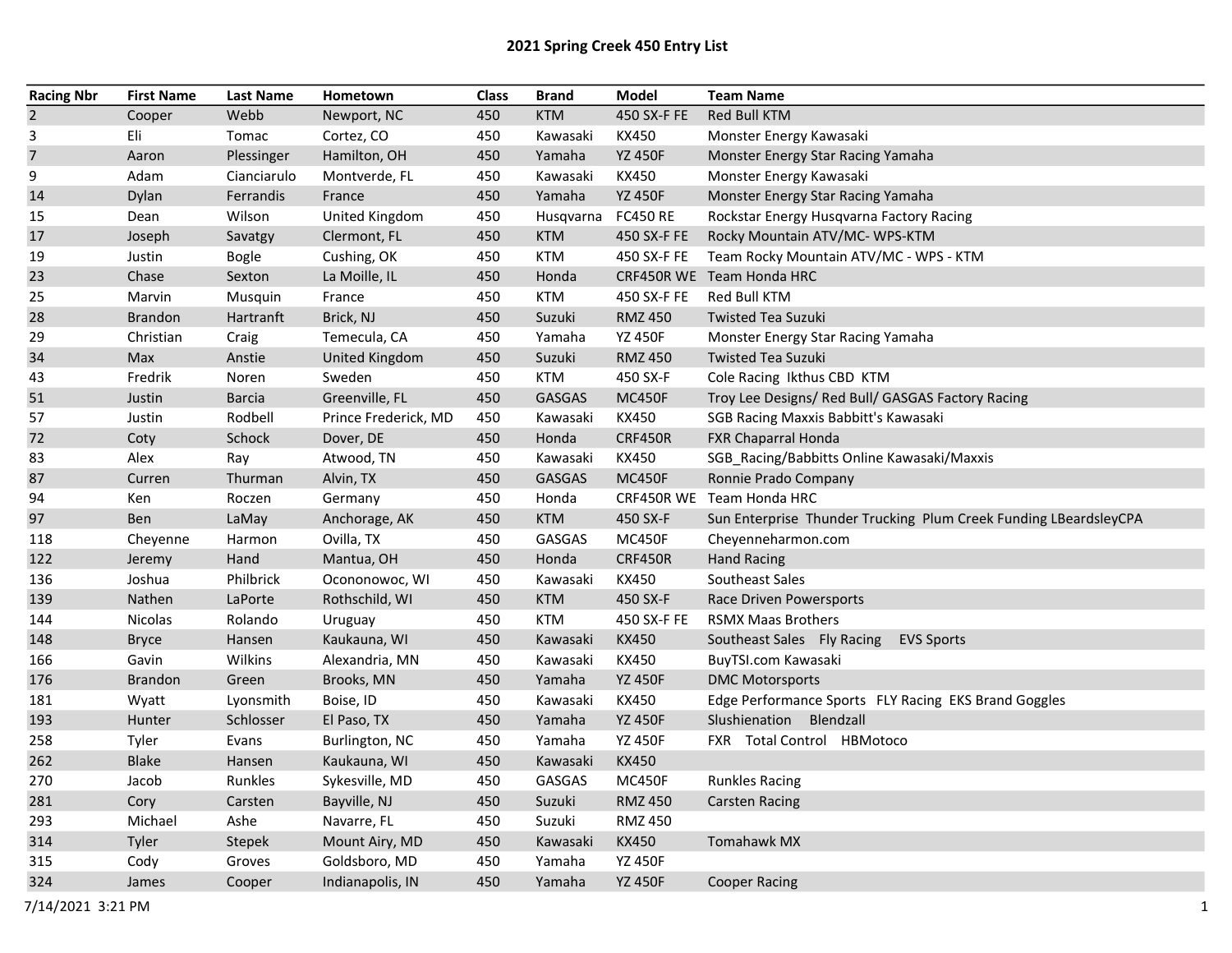| <b>Racing Nbr</b> | <b>First Name</b> | <b>Last Name</b> | Hometown             | <b>Class</b> | <b>Brand</b>  | Model                | <b>Team Name</b>                                        |
|-------------------|-------------------|------------------|----------------------|--------------|---------------|----------------------|---------------------------------------------------------|
| 353               | Jeremi            | Williamson       | Willard, MO          | 450          | Honda         | <b>CRF450R</b>       | Honda of the Ozarks Hoosier Tires Precision Worx        |
| 358               | Ivon              | Hays             | St. Joseph, MI       | 450          | Honda         | <b>CRF450R</b>       | <b>Gript Gloves</b>                                     |
| 359               | Edward            | Morris           | Lansing, MI          | 450          | Kawasaki      | KX450                | <b>Morris Racing</b>                                    |
| 371               | Dawson            | Ryker            | Olney, IL            | 450          | Yamaha        | <b>YZ 450F</b>       | Travco Motorsports Club57<br>Oneal Mx                   |
| 376               | Chris             | Canning          | Conventry, CT        | 450          | <b>KTM</b>    | 450 SX-F FE          | <b>Pilgrim Powersports</b>                              |
| 381               | Taylor            | <b>Burley</b>    | Elizabeth, CO        | 450          | Honda         | CRF450R WE SC Racing |                                                         |
| 391               | Rody              | Schroyer         | Ottawa Lake, MI      | 450          | Honda         | <b>CRF450R</b>       | Fly Racing Honda                                        |
| 415               | <b>Brendan</b>    | Grgurich         | Novinger, MO         | 450          | Yamaha        | <b>YZ 450F</b>       | <b>Grgurich Racing</b>                                  |
| 440               | Pierce            | Knight           | Scottsdale, TX       | 450          | Yamaha        | <b>YZ 450F</b>       | <b>Heinen Motorsports</b>                               |
| 441               | Scott             | Meshey           | Zephyrhills, FL      | 450          | Husqvarna     | <b>FC450 RE</b>      | JMC Motorsports Husqvarna                               |
| 447               | Deven             | Raper            | Mesa, AZ             | 450          | Kawasaki      | KX450                | RJC Racing Kelly's Kawasaki                             |
| 457               | Rashidi           | Kerrison         | Manhattan, NY        | 450          | Honda         | <b>CRF450R</b>       | Jay's Autosound Cinch Cycling Scrub N Dirt              |
| 461               | Thomas            | Richards         | Whitefish, MT        | 450          | Suzuki        | <b>RMZ 450</b>       | Poet Motorcycles                                        |
| 469               | Josh              | <b>Boaz</b>      | Eagan, MN            | 450          | <b>KTM</b>    | 450 SX-F             |                                                         |
| 483               | Bryton            | Carroll          | Vineland, NJ         | 450          | Yamaha        | <b>YZ 450F</b>       |                                                         |
| 510               | Travis            | Prier            | Elkader, IA          | 450          | Honda         | <b>CRF450R</b>       |                                                         |
| 528               | Ryan              | Peters           | Mandan, ND           | 450          | Kawasaki      | KX450                | <b>Full Throttle Motorsports</b>                        |
| 546               | Tylor             | Skodras          | Sussex, WI           | 450          | <b>KTM</b>    | 450 SX-F             | Rob's Performance                                       |
| 547               | Chase             | Becker           | Aurora, IL           | 450          | Yamaha        | <b>YZ 450F</b>       | Black Diamond MX Team Solo Oneal                        |
| 591               | Tanner            | <b>Myers</b>     | Oklahoma City, OK    | 450          | Kawasaki      | <b>KX450</b>         | OKC Storage Ajax Motor Sports Fly Racing Team           |
| 600               | Connor            | Olson            | Littleton, CO        | 450          | <b>KTM</b>    | 450 SX-F             | Moto Spot Show Racing                                   |
| 622               | Zac               | Maley            | Laotto, IN           | 450          | Yamaha        | <b>YZ 450F</b>       | Wolfworx Yamaha                                         |
| 624               | Garrett           | Smith            | Ebensburg, PA        | 450          | Honda         | <b>CRF450R</b>       | Roundhouse Powersports MXtire.com Pro Action Suspension |
| 637               | Bobby             | Piazza           | Easton, PA           | 450          | Yamaha        | <b>YZ 450F</b>       | <b>Full Privateer</b>                                   |
| 647               | Matthew           | Hubert           | Riverside, CA        | 450          | Kawasaki      | KX450                | <b>TPJ Racing</b>                                       |
| 657               | Justin            | Wolf             | Franklin, WI         | 450          | Kawasaki      | <b>KX450</b>         | Sportland 2 Powersports                                 |
| 694               | Nicholas          | Inman            | Chillicothe, IL      | 450          | Honda         | <b>CRF450R</b>       |                                                         |
| 754               | Tyler             | Allen            | Princeton, MN        | 450          | Honda         | <b>CRF450R</b>       | Allen Racing PDR Performance                            |
| 765               | Zack              | Archer           | Moorhead, IA         | 450          | Kawasaki      | KX450                | Yankton Motorsports                                     |
| 768               | Cole              | Shondeck         | Colorado Springs, CO | 450          | Honda         | <b>CRF450R</b>       | <b>Shondeck Racing</b>                                  |
| 791               | Matthew           | Thomas           | Middleville, MI      | 450          | Yamaha        | <b>YZ 450F</b>       | Spy Dunlop Odi                                          |
| 794               | <b>Bryce</b>      | <b>Backaus</b>   | Neillsville, WI      | 450          | Yamaha        | <b>YZ 450F</b>       | All Motor Performance Feine Tune                        |
| 837               | <b>Bryson</b>     | Gardner          | Paso Robles, CA      | 450          | Honda         | <b>CRF450R</b>       | Team BWR L-TECH SSI Decals                              |
| 855               | Jeffrey           | Shuck            | Aurora, IL           | 450          | Kawasaki      | <b>KX450</b>         | <b>Outlaw Racing</b>                                    |
| 881               | Jerry             | Lorenz III       | Morrice, MI          | 450          | Yamaha        | <b>YZ 450F</b>       | MCR Weever Motorsports Signature Signs                  |
| 891               | Kyle              | Koosmann         | Mellen, WI           | 450          | Yamaha        | <b>YZ 450F</b>       |                                                         |
| 905               | Lucas             | Lockhart         | Ankeny, IA           | 450          | <b>KTM</b>    | 450 SX-F             | Iowa Pump Works 6D Helmets Scott Goggles                |
| 916               | Justin            | Rando            | East Lyme, CT        | 450          | Yamaha        | <b>YZ 450F</b>       | 3D Racing Northeast Financial Group                     |
| 919               | Brian             | Borghesani       | Plymouth, MA         | 450          | <b>GASGAS</b> | <b>MC450F</b>        | Motorbikes Plus FXR Loud Fuel Co.                       |